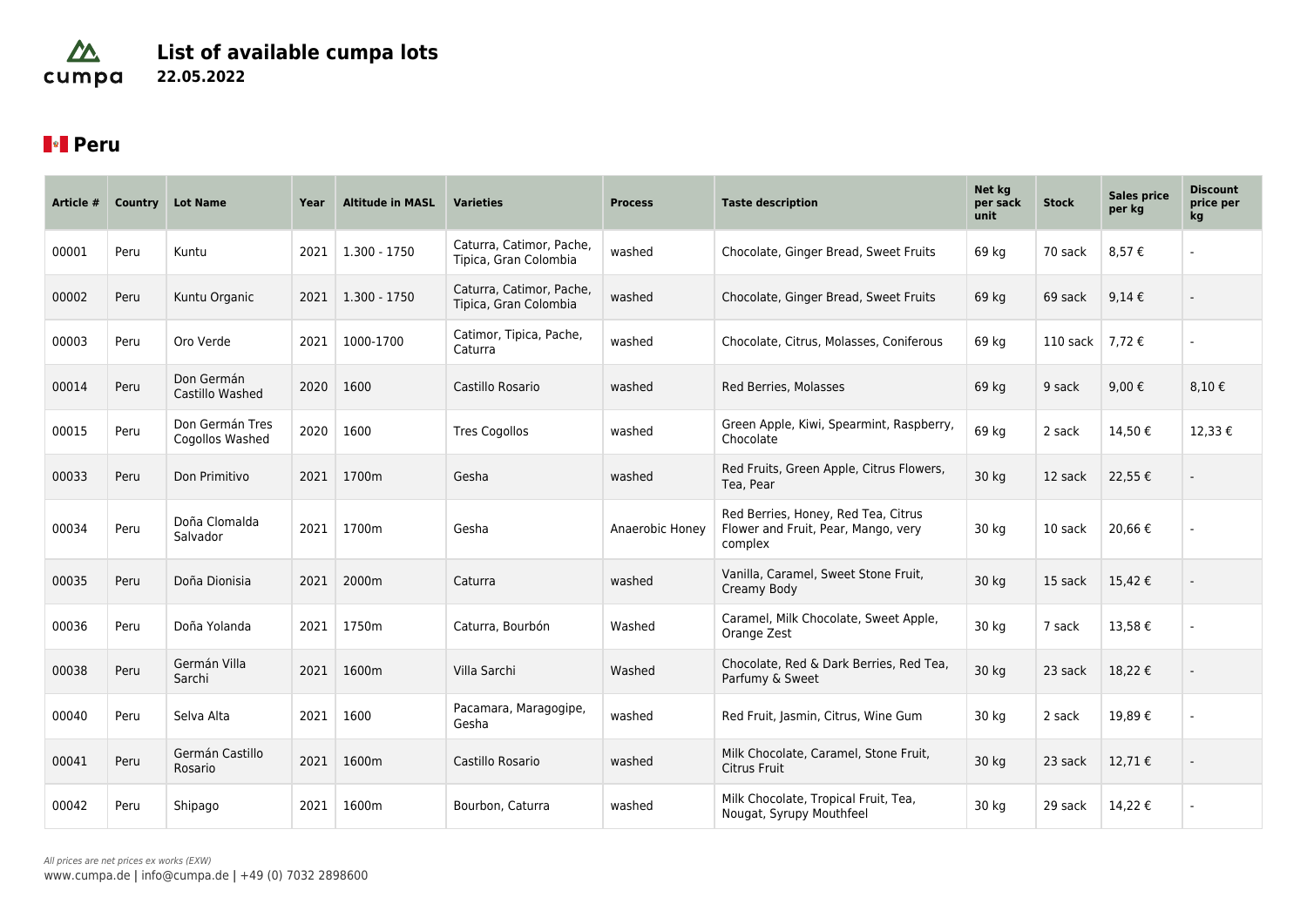### $\Delta$ **List of available cumpa lots** cumpa **22.05.2022**

| Article # | Country | <b>Lot Name</b>    | Year | <b>Altitude in MASL</b> | <b>Varieties</b>          | <b>Process</b>      | <b>Taste description</b>                                             | Net kg<br>per sack<br>unit | <b>Stock</b> | <b>Sales price</b><br>per kg | <b>Discount</b><br>price per<br>kg |
|-----------|---------|--------------------|------|-------------------------|---------------------------|---------------------|----------------------------------------------------------------------|----------------------------|--------------|------------------------------|------------------------------------|
| 00043     | Peru    | Unión              | 2021 | 1600m                   | Marsellesa, H1            | washed              | Vanilla Cream, Mandarine, Complex<br>Acidity, Banana, Milk Chocolate | 30 kg                      | 18 sack      | 14,44 €                      |                                    |
| 00044     | Peru    | Marañón            | 2021 | 1650m                   | Bourbon, Castillo Rosario | washed              | Milk Chocoloate, Melon, Syrup, Lemon,<br>Caramell                    | 30 kg                      | 22 sack      | 15,74 €                      |                                    |
| 00045     | Peru    | Don Martin         | 2021 | 1600m                   | Bourbon, Catimor          | washed              | Chocolate Cake, Stone Fruit, Grapefruit,<br>Honey, Creamy Body       | 30 kg                      | 28 sack      | 15,30€                       | $\overline{\phantom{a}}$           |
| 00046     | Peru    | Don Gover          | 2021 | 1400m                   | Bourbon, Catimor          | Anaerobic<br>washed | Chocolate, Vanilla, Banana, Red Apple,<br>Nut Cream                  | 30 kg                      | 41 sack      | 14,97€                       |                                    |
| 00047     | Peru    | Lote Fincas (30kg) | 2021 | 1400m                   | Bourbon, Catimor          | Anaerobic<br>washed | Milk Chocolate, Stone Fruit, Grape,<br>Banana, Very Creamy           | 30 kg                      | 50 sack      | 14,71€                       |                                    |
| 00051     | Peru    | Lote Fincas (69kg) | 2021 | 1400m                   | Bourbon, Catimor, Pache   | Anaerobic<br>washed | Milk chocolate, vanilla, stone fruit, pear,<br>buttercream           | 69 kg                      | 36 sack      | 14,71 €                      |                                    |

## **Vietnam**

| Article # | Country | <b>Lot Name</b>         | Year         | <b>Altitude in MASL</b> | <b>Varieties</b>                     | <b>Process</b>                  | <b>Taste description</b>                         | Net kg per<br>sack unit | <b>Stock</b>        | Sales price per kg | <b>Discount</b><br>price per kg |
|-----------|---------|-------------------------|--------------|-------------------------|--------------------------------------|---------------------------------|--------------------------------------------------|-------------------------|---------------------|--------------------|---------------------------------|
| 00019     | Vietnam | Zanya Double Washed     | 2021         | 1500 - 1600             | Catimor, Caturra,<br>Bourbon, Tipica | double washed<br>(Kenyan Style) | Dried Apple, Red<br>Currant Juice,<br>Ovomaltine | 30 kg                   | 44 sack             | 9,85€              | 8,87€                           |
| 00057     | Vietnam | Kra Jăn                 | 2022         | 1500 - 1650m            | Catimor, Caturra,<br>Bourbon, Tipica | Natural                         |                                                  | 30 kg                   | 22 sack<br>06-2022  | <b>COMING SOON</b> |                                 |
| 00058     | Vietnam | Koho                    | 2022         | 1500 - 1650m            | Catimor, Caturra,<br>Bourbon, Tipica | Honey                           |                                                  | 30 kg                   | 20 sack<br>06-2022  | <b>COMING SOON</b> |                                 |
| 00059     | Vietnam | Lang Biang              | 2022         | 1500 - 1650m            | Catimor, Caturra,<br>Bourbon, Tipica | Washed                          |                                                  | 30 kg                   | 35 sack             | <b>COMING SOON</b> |                                 |
| 00060     | Vietnam | Mr. Toi's Winey Natural | $\mathbf{0}$ | $900 - 1000m$           | Robusta                              | Anaerobic Natural               |                                                  | 30 kg                   | 110 sack<br>06-2022 | <b>COMING SOON</b> |                                 |